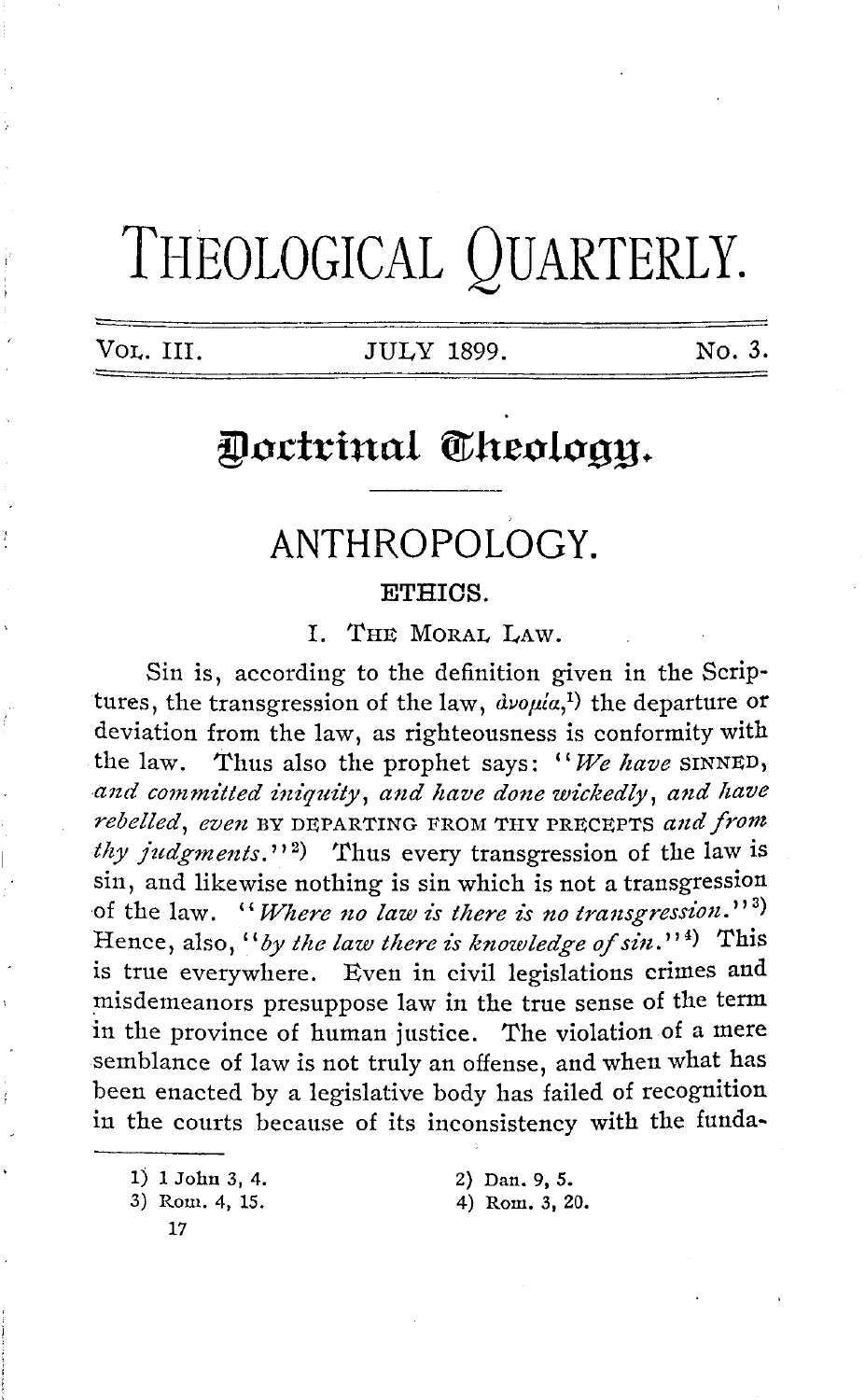--·--·-·--·---------------------~

# Gxeaetical Cheology.

# THE PROOF TEXTS OF THE CATECHISM WITII A

PRACTICAL COMMENTARY.

(Continued.)

### THE SEVENTH COMMANDMENT.

Eph. 4, 28: "Let him that stole, steal no more: but rather let him labor, working with his hands the thing which is good, that he may have to give to him that needeth.''

The English form, him that stole, is not a precise rendering of the original, which is not  $\delta$  x)  $\delta \varphi$ ac, the aorist, but *b xJ.far-mv,* the present participle, which describes one who is in the habit of or practises stealing. The Apostle here evidently refers to such as were before their conversion given to theft, a sin very extensively practised in the days of Paul by people throughout all the strata of society, from the highest civil and military officers down to the slave and the beggar in the streets, while, on the other hand, honest toil was very generally looked upon as being unworthy of a free man. The Apostle, on the contrary, teaches his readers that one who has come from out of the ungodly world must abandon the occupation of a thief and earn an honest living by honest labor, as behooves a Christian. And this admonition is very pertinent in our day, when the acquisition of gain by a multitude of ways and means other than honest labor is again rampant in the world, while honest toil in the sweat of the brow is looked upon as an evil and a misfortune. It is this unwillingness to labor and to be content with honest earnings which also in our time makes thieves of many, men and women, young and old, thieves of many kinds, robbers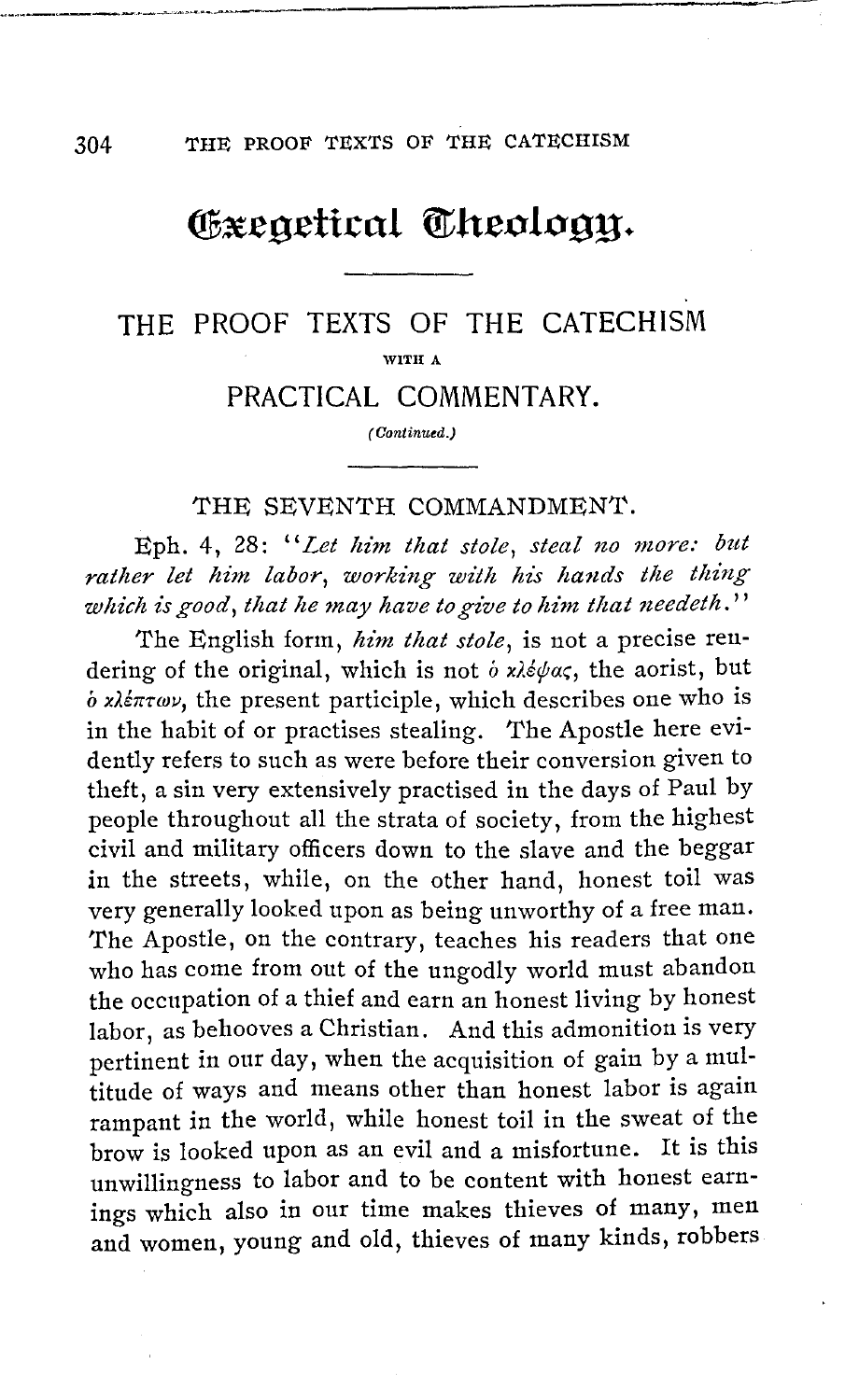and burglars, swindlers and gamblers, speculators and usurers, and those who live and fatten on the toil and sweat of others. Such disposition and the practises springing therefrom are unworthy of a Christian to-day as they were in the days of St. Paul.

But still another inducement to theft is indicated in our text; it is want and poverty, the lack of the necessaries of life. And a Christian should not only be himself honest, but also do what he can to keep his neighbor from dishonesty or from temptation thereto by *giving to him that needeth*. It should be noted, however, that what is given to the needy should also be honestly acquired. It will not do to steal from the rich in order to give to the poor, or to give alms from the profit made by any illicit trade. And no trade befits a Christian which is not *working the thing which is good*, labor which redounds to the temporal and spiritual benefit of our neighbor and upon which a Christian may consistently ask God's blessing from on high.

### Hab. 2, 6: '' *TVoe unto him that increaseth that which is not his! How long? And to him that ladeth himself with t!i£ck clay.'* '

This is an imprecation upon all those who enrich themselves at the cost of others. The prophet would warn those who are apparently successful in accumulating wealth, while in fact their increase is not their own. Thus when the usurer exacts interest upon loans regardless of profit or loss accruing from the use of the loan, demanding and taking profit where no profit has been made or even where loss has been sustained by the debtor in the use of the loan, he takes that which is not rightfully his own, and though by usurious gain he may largely increase his wealth, the prophet cries out, Woe unto him! How long will he enjoy what he has thus acquired? Even though he remain in possession of his ill-gotten wealth, he has only burdened his soul with a heavy weight, as one who has laden himself with thick

20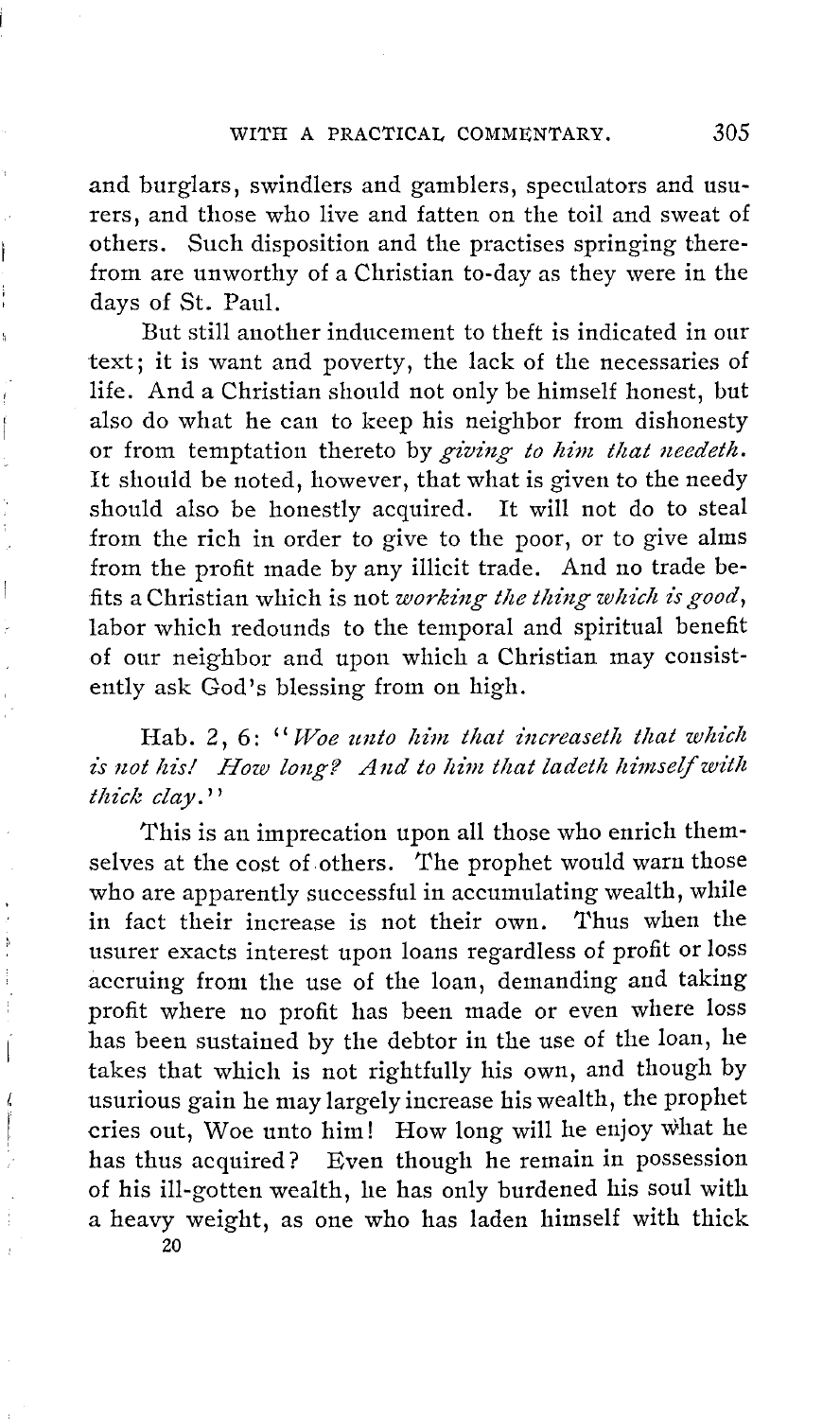clay, and the time will come when he would fain be rid of his encumbrance.

1 Thess. 4, 6: "That no man go beyond and defraud his brother in any matter: because that the Lord is the *avenger of all such.''* 

The infinitives, *bπερβαίνειν* and πλεονεχτεΐν, are syntactically connected with τούτο γάρ έστιν θέλημα τού θεού, for this *is the will of God, v.* 3. In the preceding context the Apostle has inculcated the will of God that Christians should abstain from sins against the sixth commandment, vv.  $3-5$ , and he now enjoins the seventh commandment as likewise the will of God. The verb *bπερβαίνειν, to go beyond, to exceed proper bounds*, is the general term, which is, then, specified by *xui nkovexreiv, to defraud, to enrich onesself at the cost of another.* The seventh commandment draws a sacred line about our neighbor's property, a line where honesty ceases and dishonesty begins. Beyond this line we must never go, neither by open theft nor by unfair dealings in business. That the brother, the fellow Christian, is here named does not imply a license to practise dishonesty on such as are not brethren, but makes it a special point to warn against taking advantage of the fraternal trust and confidence with which a brother may and should deal with a brother in Christ. And though the unsuspecting brother may not be nor ever become aware of a fraud practised upon him by a brother, the day of reckoning will come; for the Lord is the avenger of all such. This warning should be most earnestly heeded among Christians. It is a disgrace to the name of Christ that Christians should by dishonest dealings of their brethren be induced to deal or trade with those who are without.

Lev. 19, 35. 36: "Ye shall do no unrighteousness in *judgment, in meteyard, in weight, or in measure. Just balances, just weights, a just ephah, and a just hin, shall we have: I am the Lord your God.*"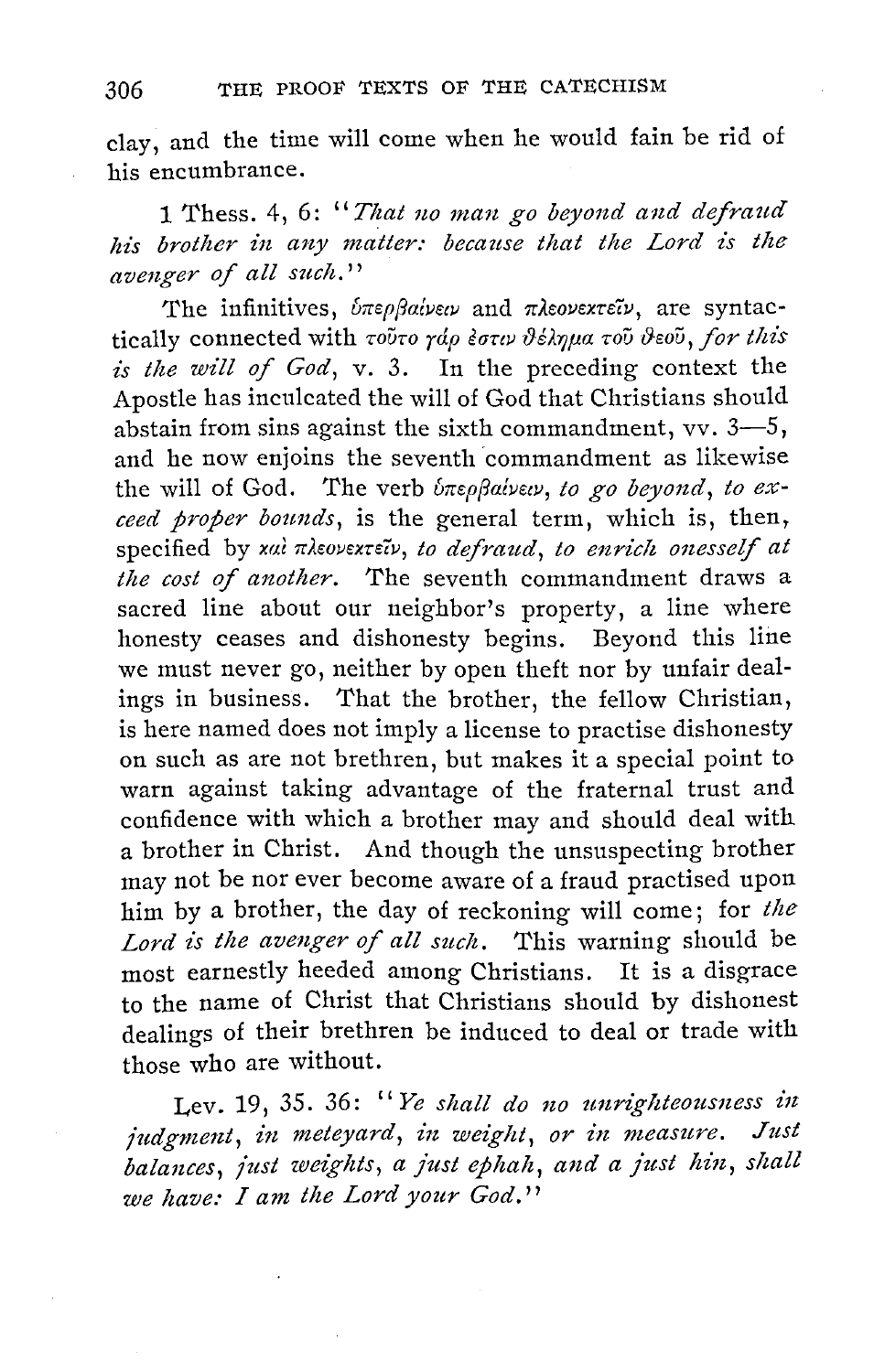The previous text enjoins us from all manner of dishonesty in matters of property and business. The present text deals more particularly with commercial transactions. Weights and measures are standards of quantity. *Ephah* was a dry measure of about 1<sup>1</sup>/<sub>10</sub> bushel; *hin*, a liquid measure of about a gallon and a half. To change or manipulate weights or measures to the disadvantage of a customer is not smartness but *unrighteousness*. The same is true of all other commercial standards, such as coins, brands, grades, etc. Though these standards are fixed and maintained by the will of men, they must not be tampered with in violation of fairness and honesty. For when God, demanding just balances and weights, etc., adds the words, '' *I aui the Lord your God,''* he would thereby lead us to understand and remember that these human standards are under his divine surveillance, and that he will call to account those who abuse them for dishonest purposes.

# Lev. 25, 36: "*Take thou no usury of him, or increase*; but fear thy God, that thy brother may live with thee."

Usury is the exaction of interest on loans, generally on money, regardless of profit or loss accruing from the use of the loan. It is certainly fair that the owner should share the profit resulting from the use of his property; but it is ·just as certainly unfair that he should demand profit where no profit has been made and even where loss has been sustained by the debtor in the use of the loan. The creditor who demands and exacts interest where no increase has come to his money while in his creditor's hands, takes that which is not his, but his neighbor's. The plea that interest thus exacted was stipulated. by contract only says that the contract itself was unfair and usurious. This form of illicit gain is not restricted to loans of money. The text distinguishes between *usury,* where money is loaned, and *increase,* where provisions and other goods are to be returned in greater quantity. Even though such usurious trans-

I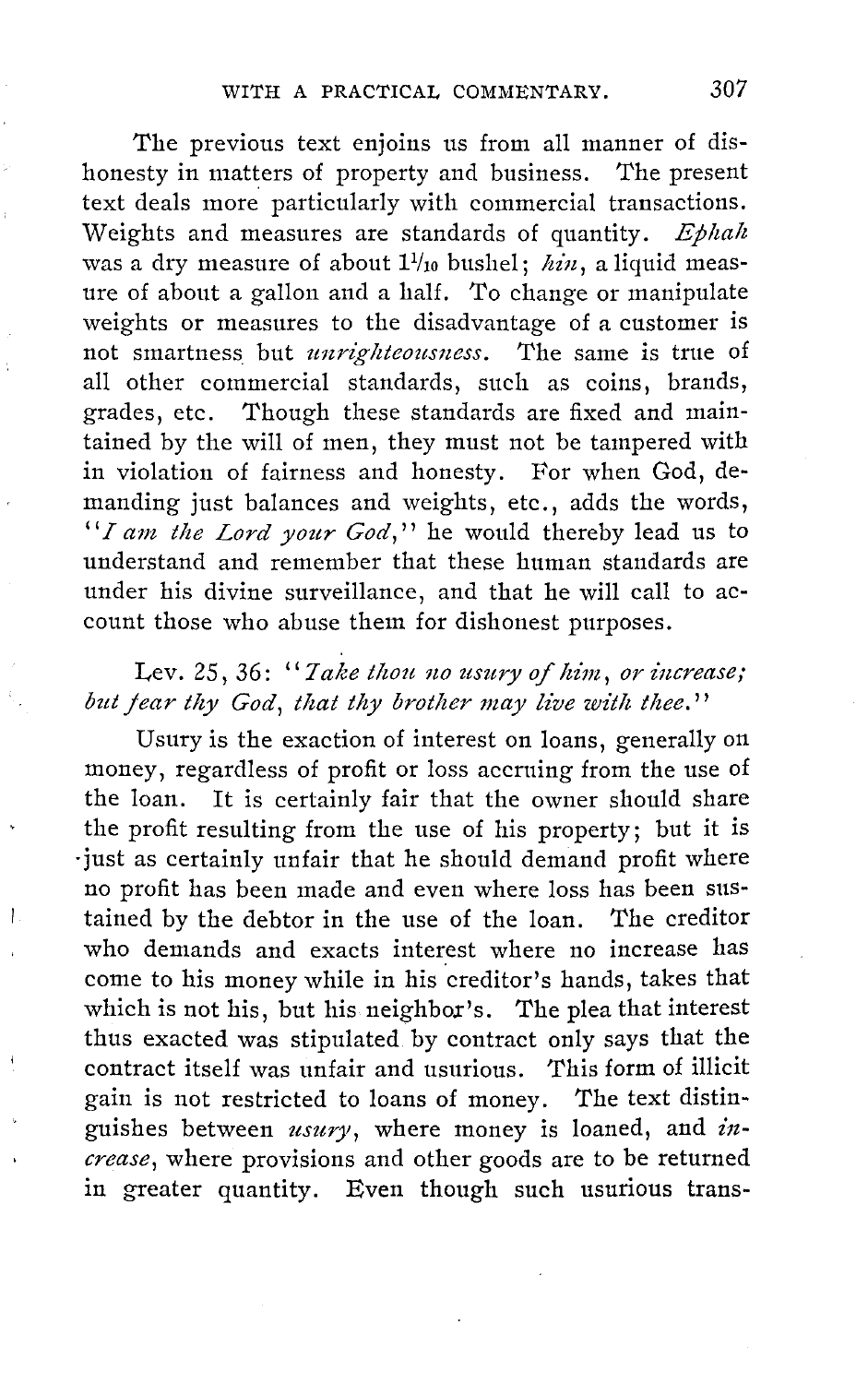actions be sanctioned by human laws, as by a legal rate of interest, the usurer is not justified. *Fear thy God,* says the Lord in the text, and the day of reckoning will be a day of wrath also for usurers. Besides, usury is also in a temporal way a source of evil in human society, bringing poverty and woe upon the victims of usurers. This is indicated by the words, *That thy brother may live with thee.* The prohibition of usury in Israel was one of the provisions whereby the preservation of the people and the prosperity of the various families from generation to generation was to be secured and the enrichment of the few at the cost of the many prevented. In our day the troubles which confront us in commercial and industrial life are largely owing to the sin and evil of usury.

Jer. 22, 13: "Woe unto him that buildeth his house by *unrighteousness, and his chambers by wrong; who uses his* neighbor's services without wages, and giveth him not for *his work.''* 

This text is very plain and very timely. The relation between an employer and an employee is a moral relation regulated by the will of God. The builder of a house may employ laborers to perform the work necessary for or incidental to the erection and furnishing of the edifice, and while others perform such work, he is properly the builder of the house. It is for *him that buildeth his house* to determine who shall perform the work according to the contract or contracts upon which he may agree by his free consent. The work performed by the employee is *service,*  and he who serves must not presume to dictate and to enforce his will regardless of the rights of others and especially of the employer. And yet the employer, *he that buildeth his house*, is a responsible agent, responsible to God, and *when he uses his neighbor's service without wages,* and giveth him not for his work, he buildeth his house by *unrighteousness and his chambers by wrong.* Wages is the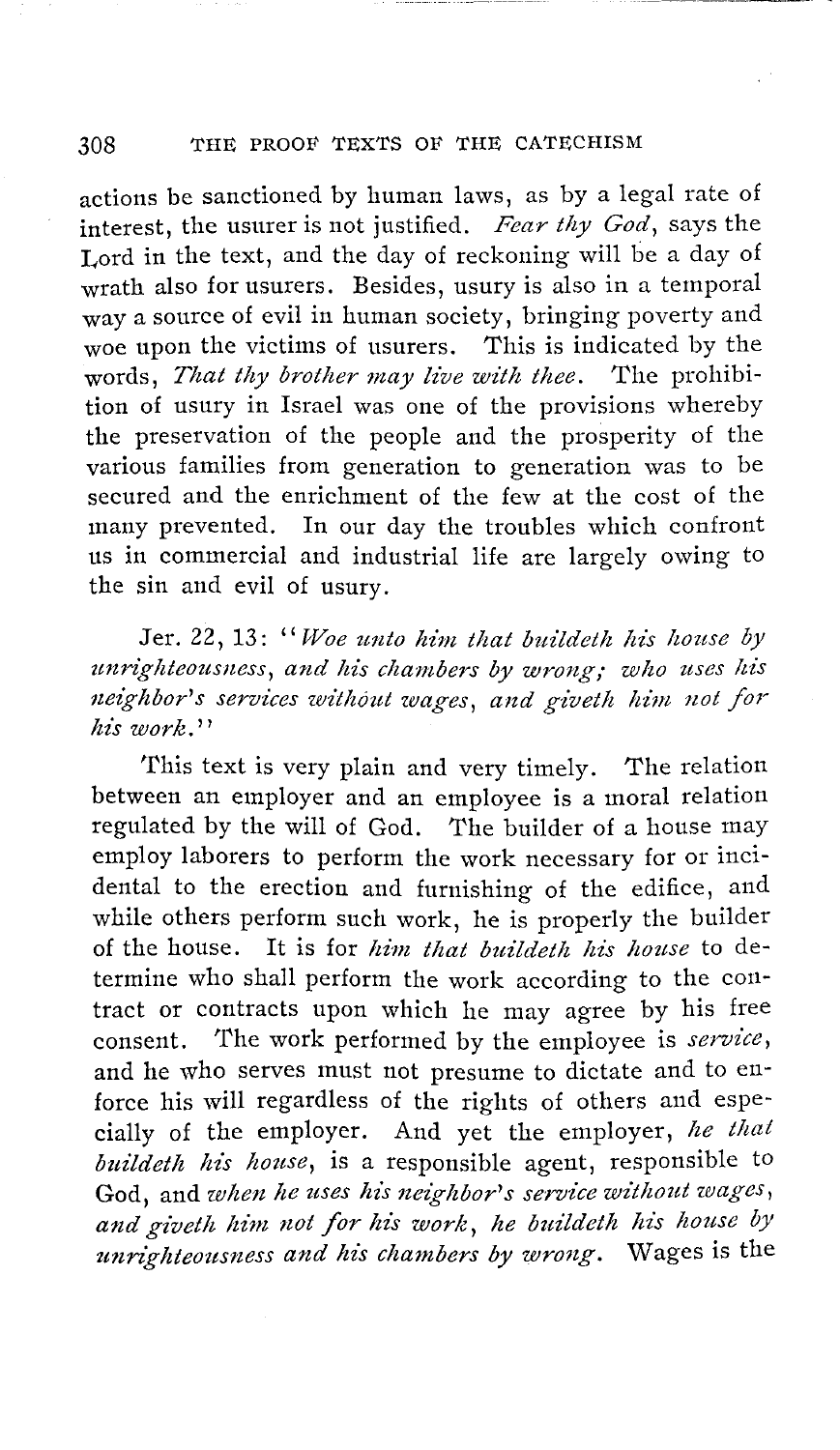fair consideration or recompense for services rendered, and the full amount of such wages, when duly earned, belongs to the laborer, and to withhold his wages from the laborer is just as truly theft as to take his earnings out of his pocket after he has received them. Such unrighteousness and wrong is all the more damnable when the employer is rich. This is indicated by the subsequent context: "That saith, I will build me a wide house and large chambers, and cutteth him out windows; and it is ceiled with cedar, and painted with vermilion. Shalt thou reign, because thou closest thyself in cedar?'' This is a portraiture of the overbearing rich man, who in his pride haughtily disregards the just claims of his laborer, a counterpart of many employers of our day, individuals and corporations, who crush and grinq. out the very life of the poor employees as if there were no God in heaven who cries out, "Woe unto *him that buildeth his house by unrighteousness,''* etc.

2 Thess. 3, 10: "If any would not work neither should he eat.''

J,

This was a Jewish proverb based upon Gen. 3, 19 and adopted by St. Paul in his oral instruction and in his epistle as a true saying. It is God who gives us our daily bread; but he has so ordained that he would give us what we need as the proceeds of honest labor. Meanwhile God has not bound his hand by this ordinance any more than by any other. He gives food and raiment to many who are unable to work, as he feeds the sparrows and clothes the lilies. Hence the text does not say, *If any* DO *not work,* but, *If any* WOULD *not work,* et' w; *ou* {)i).r;;i Jprd.(w{)w, *neitlzer should lie eat.* The able-bodied man who is unwilling to work must not expect that God will feed him, while he who is unable to work need not fear that God will let him starve.

Ps. 37, 21: "The wicked borroweth and payeth not again."

The Psalmist in the preceding and the subsequent context exhibits the difference between the godly and the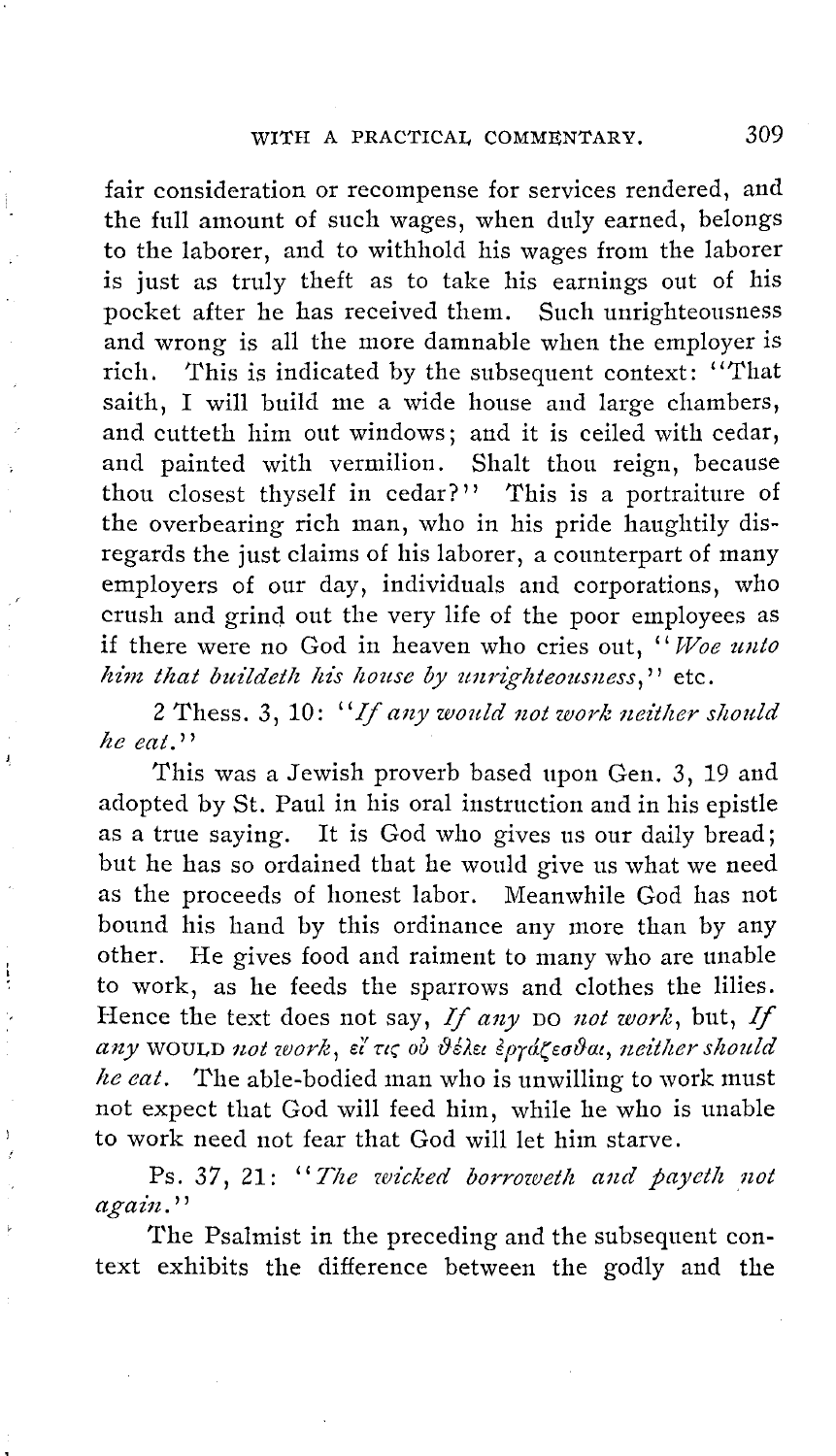wicked and shows that true happiness and prosperity is the lot of the former and not of the latter. Thus, also, in the 21 verse he points out the difference between these two classes of men saying, *The wicked borroweth and payeth* not again, but the righteous showeth mercy and giveth. There is no true prosperity with the ungodly. What they have is not sufficient to them; the property of others is in their hands and they frequently can not do without it; and when they should repay what they have borrowed they are either unwilling or unable to refund what they owe. It is different with the godly and righteous. While they do not take and keep what rightfully belongs to others, they give from what is theirs, and are not thereby impoverished but are still in condition to show mercy. Thus do the wicked and the godly differ in the administration of this world's goods.

Prov. 29, 24: "Whoso is partner with a thief hateth his *own soztl.''* 

A Christian should not only shun the sin of theft in any form as a sin committed by himself, but should also beware of partaking in such sin when and where it is committed by others. Even secular courts will hold the accomplice responsible with the principal perpetrator of an unlawful act, and the laws of those who are not able to kill the soul are not in this respect more stringent than the law of Him who is able to destroy both soul and body in hell. A Christian who becomes a partaker in transactions whereby his neighbor is deprived of his rightful property, though he be only a silent partner or a sharer in such illicit gain, risks the loss of his soul.

# Matt. 5, 42: "Give to him that asketh thee, and from him that would borrow of thee turn not thou away."

This text is taken from Christ's exposition of the law in the Sermon on the Mount. The connection in which the words stand with the previous context indicates that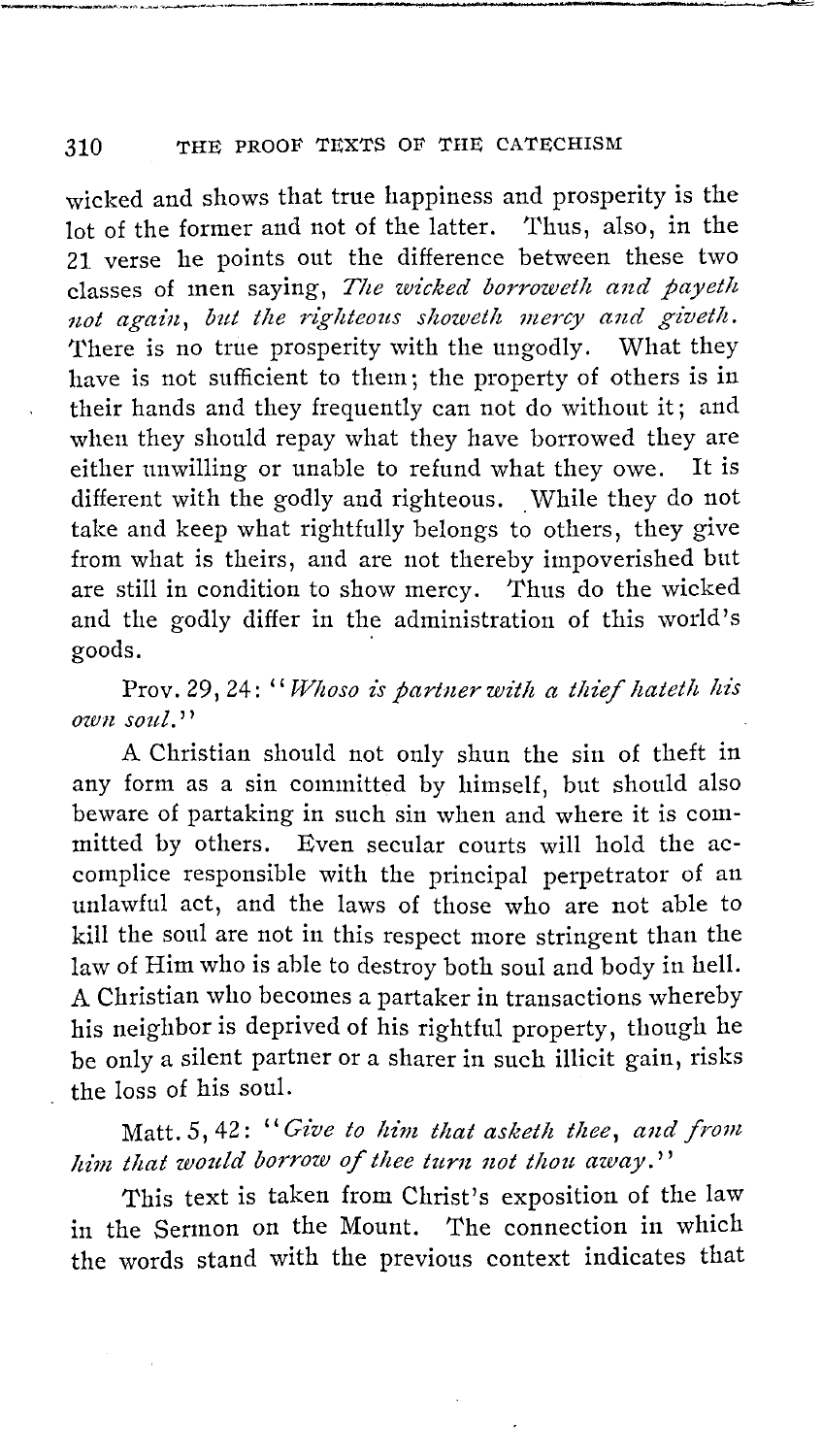the Lord would here teach us to administer what is entrusted to us of this world's goods without selfishness. Man in his natural depravity is inclined to assert his right of possession regardless of the wants of others, and his natural selfishness is apt to be increased by every increase of wealth. Here, then, Christ teaches us that in our stewardship we should duly consider our neighbor's wants according as circumstances may permit or demand, giving where a gift, lending where a loan may be called for and proper.

Prov. 19, 17:. "*He that hath pity upon the poor lends to* the Lord; and that which he hath given will He repay him *again.''* 

This is an injunction and a promise combined. The injunction is that we should have pity upon the poor, not only by kind dealings and words, but also by giving to them according to our means and their need. This is indicated by the parallelism of the members of this text, according to which *having pity upon the poor* and *giving* belong together. The promise lies in the parallel statements, *Lends unto the Lord* and *He will pay him again.* This promise is not given in order that we should give to the poor merely to secure greater returns from the Lord, but to indicate how well pleasing our good stewardship in disposing of our temporal goods is in the sight of God, and to render us all the more cheerful in the exercise of benevolence as we remember whence all temporal blessings come.

Hebr. 13, 16: "But to do good, and to communicate, *forget not: for with such sacrifices God is well pleased.''*<br>
This is a much needed admonition Men. and also'

This is a much needed admonition. Christians, are not very apt to forget their opportunities for increasing their income and enjoying what they possess. But we are apt to be unmindful of the occasions and opportunities for Christian beneficence and even to take it with a bad grace when others remind us of what we are pleased to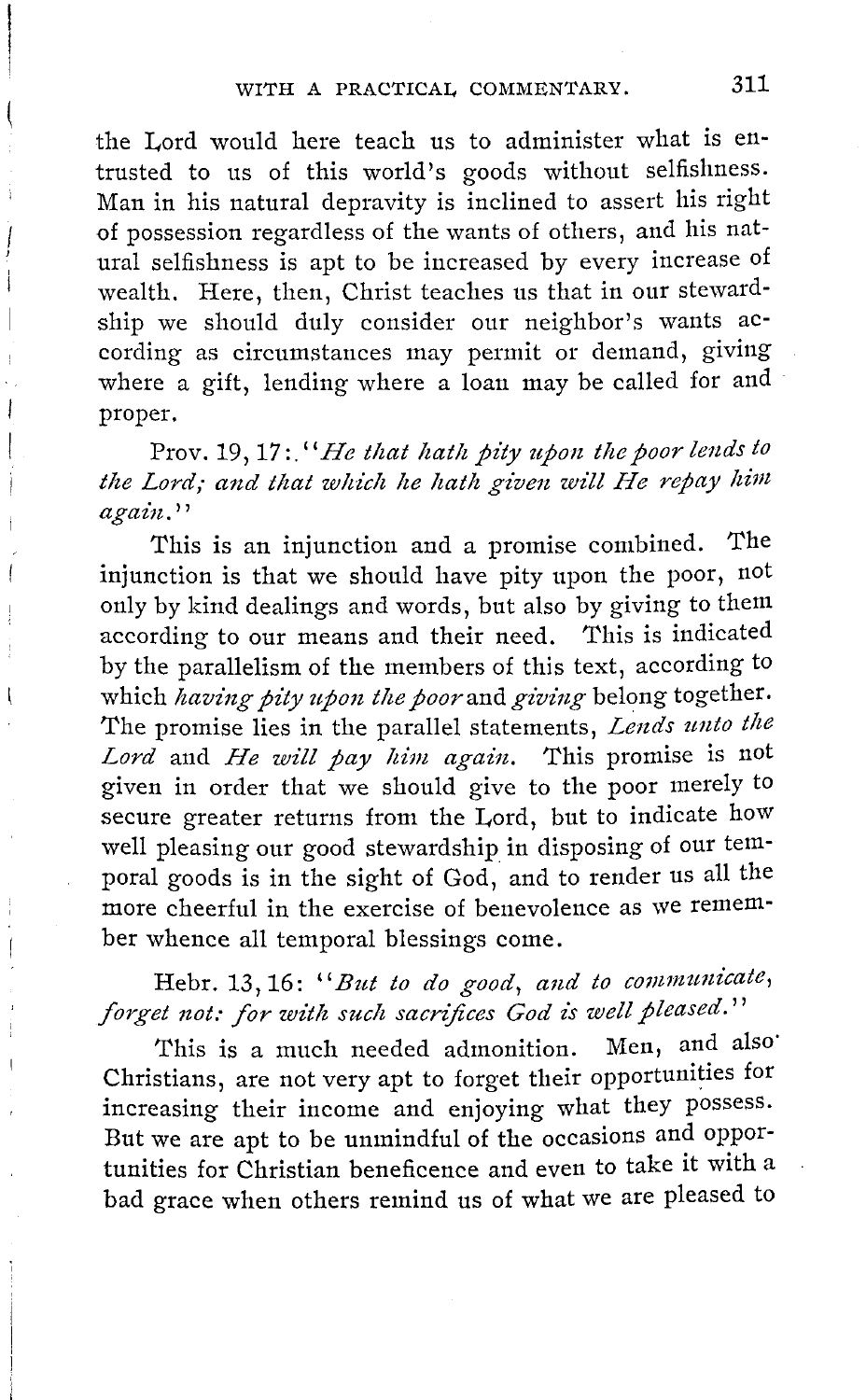forget. And hence this admonition is again coupled with a reference to the estimate which God places on our acts of benevolence. He looks upon them as sacrifices, that is, as offerings given, not to the poor and needy among our fellowmen or fellow-Christians, but to the Lord God himself, who is well pleased with such sacrifices, and places them on· our record for the day of reckoning, when he will before men and angels give us credit for every one of them, saying, "Inasmuch as ye have done it unto one of the least of these my brethren, ye have done it unto me." Matt. 25, 40.

#### THE EIGHTH COMMANDMENT.

Zech. 8, 17: *"Let none of you imagine evil in your hearts against his neighbor.*"

In the previous context the Prophet enjoins works of righteousness according to the eighth commandment, v.16, " These are the things that ye shall do; speak ye every man the truth to his neighbor; execute the judgment of truth and *peace in your gates.*" In the continuation of his admonition he speaks of things prohibited by the same commandment: "And let none of you imagine evil in your hearts against his neighbor; and love no false oath: for all these are things that I hate, saith the Lord." The injunction in v. 16 implies that to speak the untruth and to execute deceitful judgment is sin. But according to our text God also hates transgressions of the eighth commandment committed in our hearts. To imagine evil against our neighbor is an absolute or relative violation of the truth, since what we do not *know,* but *imagine,* may be or is untrue, and he who loves his neighbor as himself will not hold him guilty of evil unless on full and sufficient proof. To assume or imagine to our neighbor's discredit what *may* be false implies a disregard of truth as well as of the love we owe our neighbor, and is in the context placed on the same line with loving a false oath.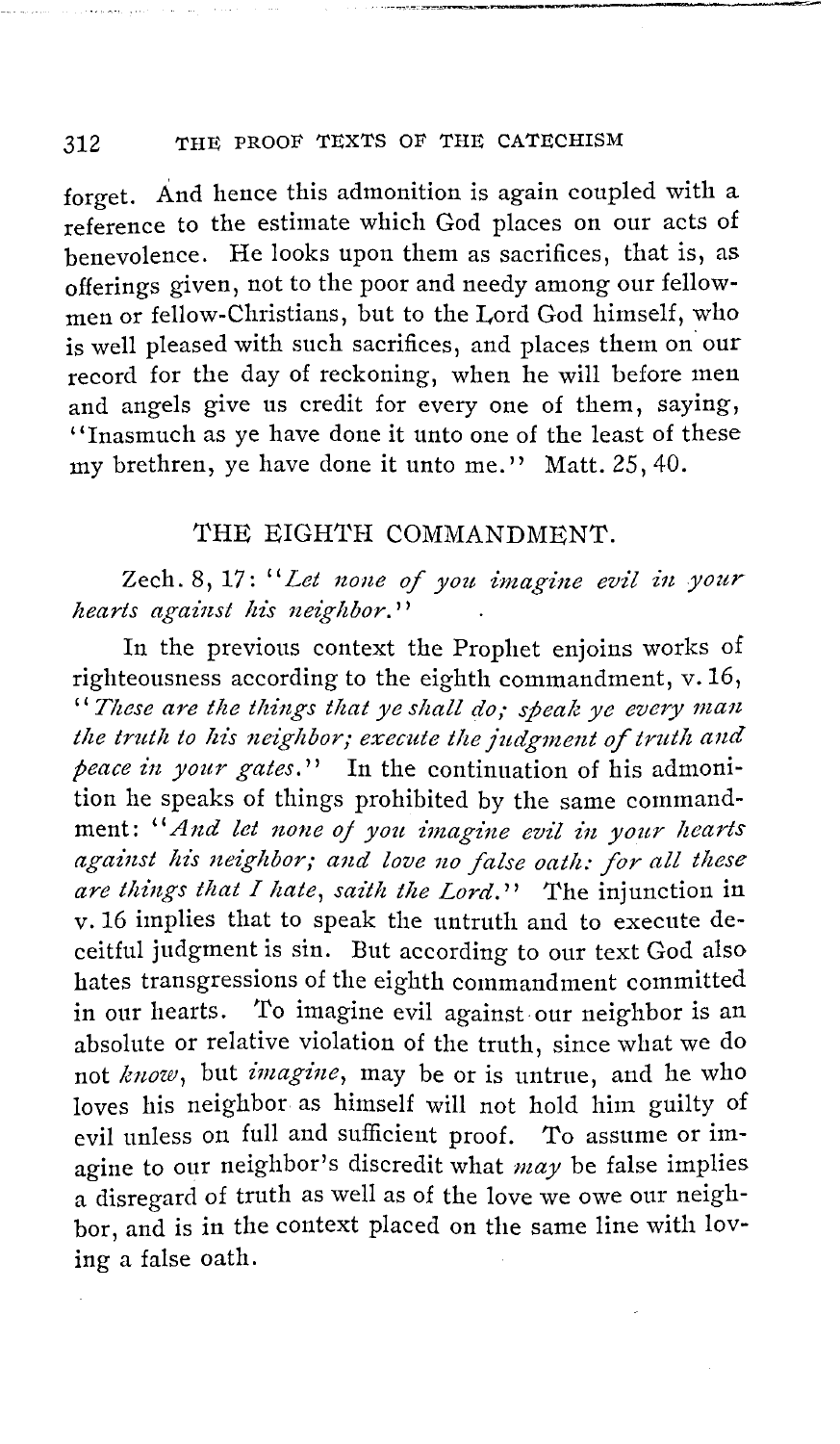Eph. 4, 25: "Wherefore putting away lying, speak every man truth with his neighbor: for we are members *one of another.* ''

The word *wherefore* refers to the previous context which is a general admonition to "*put on the new man*, which after God is created in righteousness and true holiness;" and our text is the first of a series of special exhortations under this head, and teaches us that lying is inconsistent with righteousness and true holiness and must therefore be put off as a work of the old man, and that one of the foremost endeavors of every one who would put on the new man must be to speak the truth with his neighbor. But while lying is thus seen to be wholly inconsistent with the new man within us, it is incompatible also with the relation we hold among each other as Christians ; *''for we are members one of another.''* It is unnatural for the members of the body to deceive each other instead of doing by one another according to their true and actual wants, whatever these may be. Thus, also, it is unnatural for Christians to deceive each other, a denial of their relation with one another and with Christ, their common head. And note that the Apostle says, "SPEAK *the truth."* To withhold the truth where it should be spoken is also a species of falsehood.

Prov. 19, 5: "*A false witness shall not be unpunished*, and he that speaketh lies shall not escape."

It is of the very nature of a lie that it would go in the guise of truth and thus conceal its nature. A false witness, in order to be heard and believed, will naturally claim credit as a true witness, and a liar's first and fundamental endeavor is to deceive by his falsehood. may be deceived and allow a false witness to go unpunished, God is not deceived and will visit also the liar's sin upon the sinner, and in God's judgment no false plea or testimony will avail; He will bring to light the hidden things of darkness. 1 Cor. 4, 5.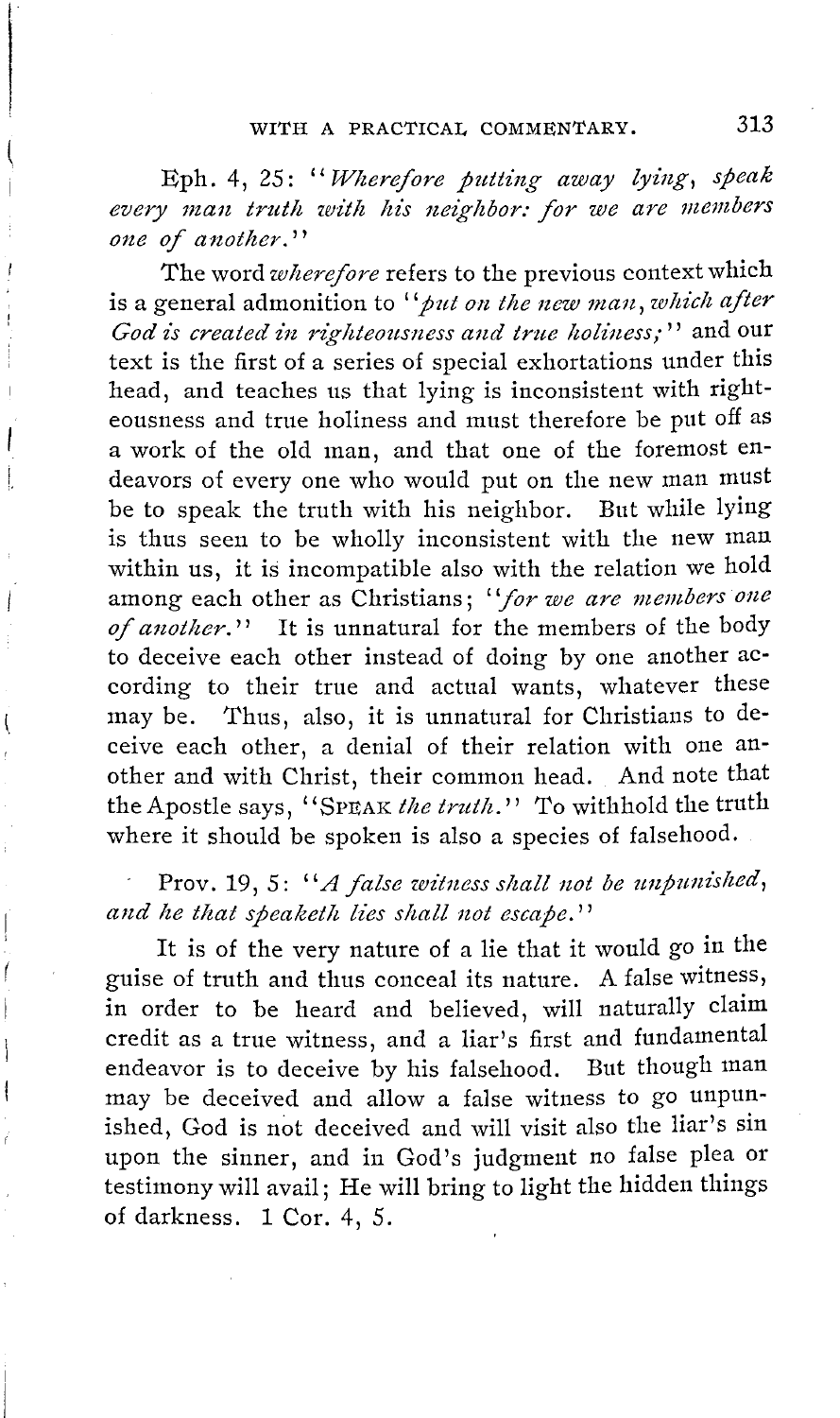Prov. 11, 13: "*A talebearer revealeth secrets: but he that is of a faithful spirit concealeth the matter.*"

Those who reveal a neighbor's secret sins will often endeavor to justify themselves by the plea that what they have said is true, and they know it to be true. But this is no valid defense. To divulge a neighbor's hidden sin is not truthfulness, but the work of a *faithless heart;* for *he that is of a faithful spirit concealeth the matter, that is, keeps it secret.* Other people's secrets should not be looked upon as being at our free disposal, but as a sacred trust which should be conscientiously and faithfully guarded and kept as what it is, a trust not to be faithlessly betrayed.

### James 4, 11: "Speak not evil one of another, brethren."

The Apostle does not say, "Do not lie against one another," but  $\mu\dot{\eta}$  *xaralaliers dllhilov, do not speak against one another, to each other's damage.* Even the truth may be spoken in bad faith, and a statement concerning our neighbor, though true in substance, when made with evil intent *(xanl),* is sinful, a sin which has blasted the good name of many a man and woman. Besides, experience teaches that those who speak evil of a brother are rarely very scrupulous in point of truthfulness. It is but natural that he who would damage his brother by evil reports should endeavor to give color to his statements even at the cost of truth in order to achieve his evil purpose.

Luke 6, 37: *"Judge not, and ye shall not be judged: condemn not, and ye shall not be condemned.''* 

The key to this admonition is in the previous context, '' *Be ye therefore merciful, as your Father also is merczjul,''*  v. 36. *Koivea, to judge*, is, here, *to sit in judgment*, while *xaraomf.(ecv, to condemn,* is *to pronounce guilty.* In both cases what is prohibited is a violation of the injunction: Be merciful. Our disposition should not be to mete out justice to the brother who has sinned, but to look upon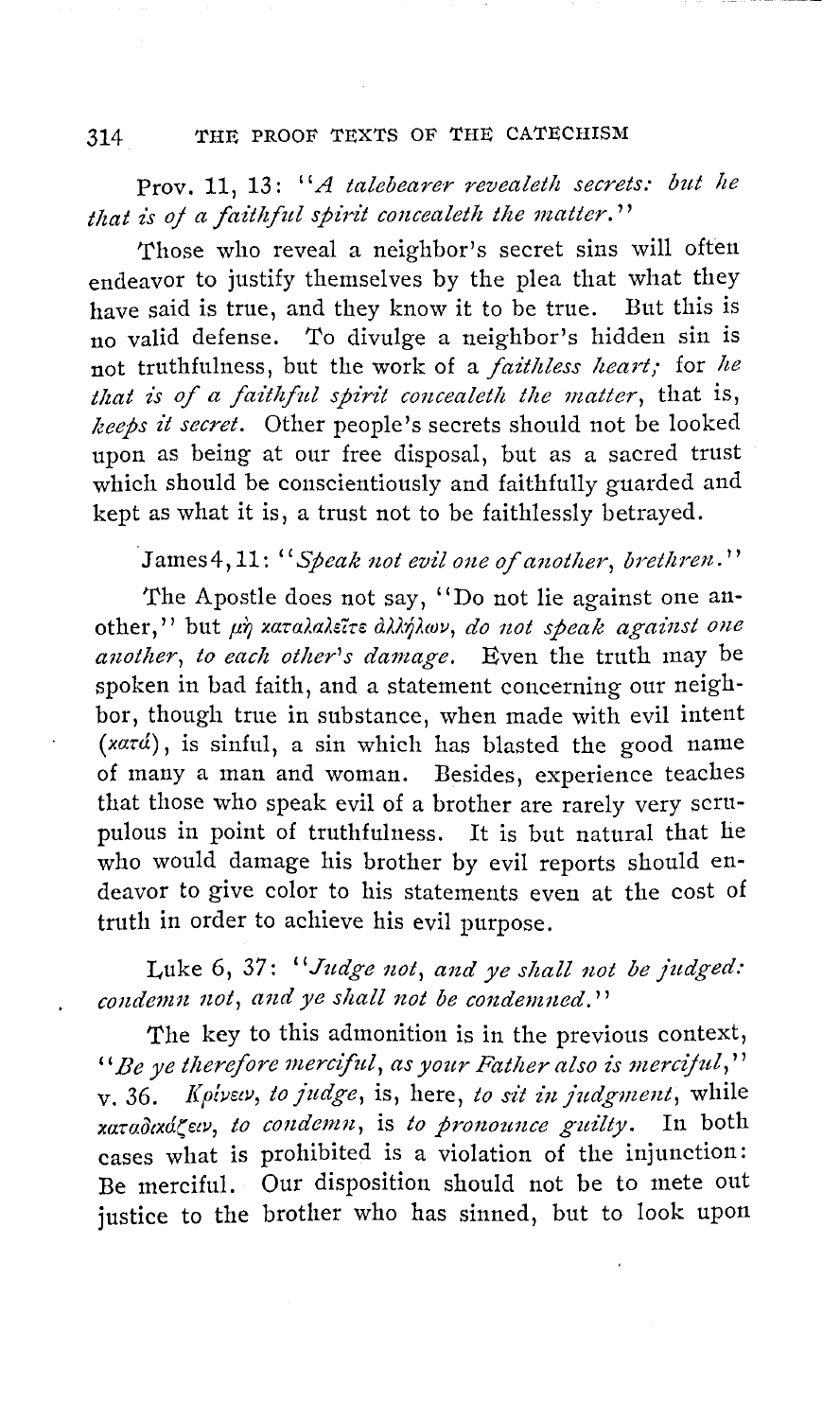him as one whose weakness appeals to our compassion and to whom we should stoop with an earnest desire to help him. This is God's disposition toward us, though He is the supreme judge and a consuming fire, who will in his time judge and condemn those who have unmercifully judged and condemned others. Besides, those who judge and condemn where they should show mercy will in most cases set aside both justice and mercy. As a rule the brother who has sinned is not even given a hearing by these self-constituted judges, but is judged and condemned without as much as a semblance of a fair trial, and his good name may be damaged beyond repair before he even knows what is going on.

### Matt. 18, 15: "If thy brother shall trespass against thee, go and tell him his fault between thee and him alone."

Here our Lord shows us the proper way of exercising mercy on the brother who has sinned. To show mercy to the sinner is not to ignore his sin or to consider or call good that which is evil. The proper person, however, to speak to concerning a brother's sin is not his neighbor, nor his enemy, but *himself. "Elerfov abrov*, says Christ, lead him to know and acknowledge the sinfulness of what he has done. But do not publish his sin; tell him his fault *between thee and him alone.* If this rule were more carefully observed among us, there would be less backbiting and slander among Christians. And the fault lies not with the talebearer only, but also with those who lend him their ear. When any one comes to us with an evil report concerning a brother, we should promptly refuse to hear him, but *tell him his fault* and admonish him to do as Christ here directs us to do.

Ps. 50, 16. 19-22: " *Unto the wicked God saith*, Thou givest thy mouth to evil, and thy tongue frameth deceit. Thou sittest and speakest against thy brother; thou slan*derest thine own mother's son. These things hast thou done,*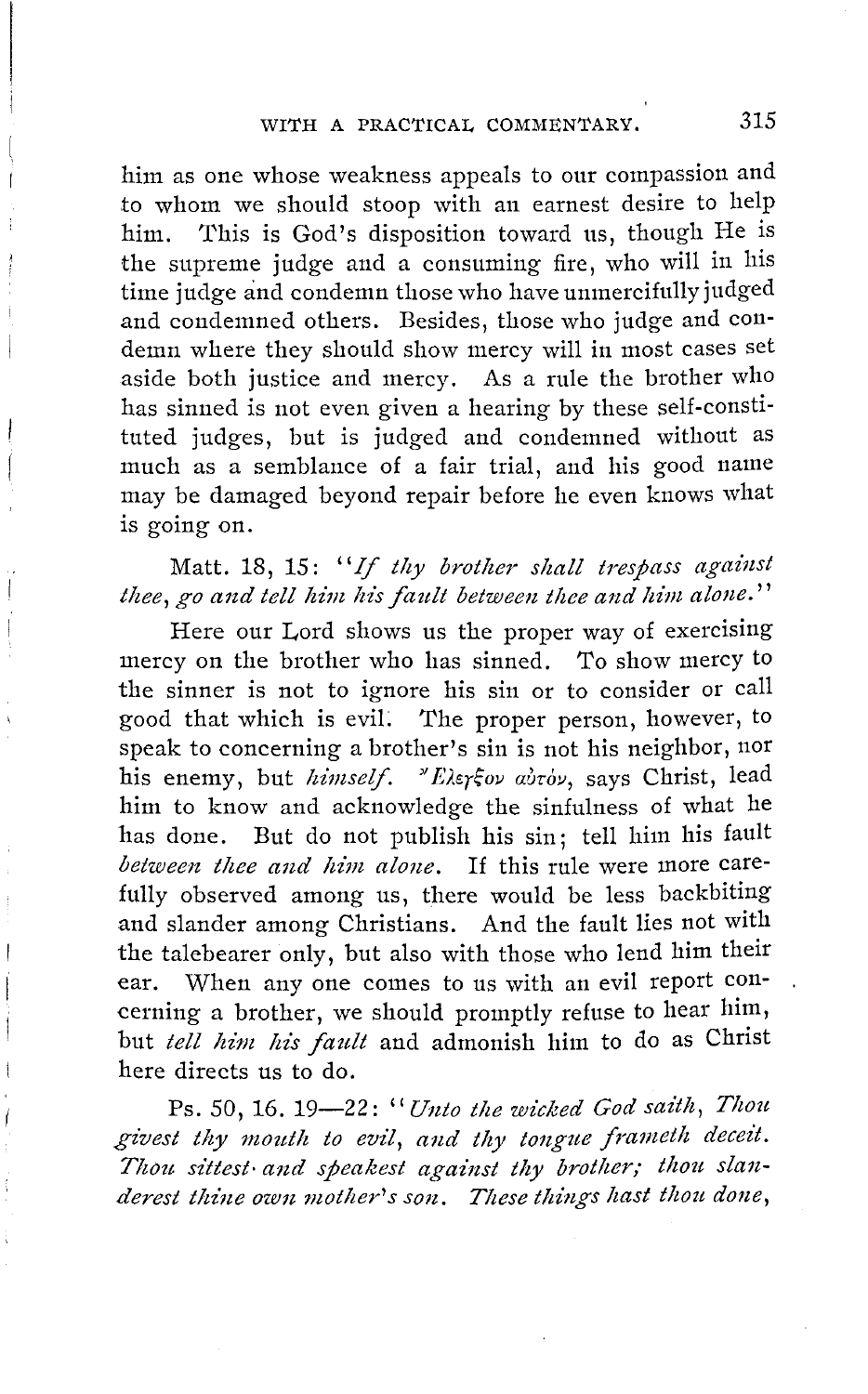*and I leept silence; tlwu thoughtest that I was altogether such a one as thyself: but I will reprove thee, and set them*  in order before thine eyes. Now consider this, ye that for*get God, lest I tear you in pieces, and there be none to delz'ver.* ''

. ---·-,,--~- ·----------------

The *wicked* here is not one who has openly renounced religion and godliness, but one who is wicked at heart while he declares God's statutes and takes his covenant in his mouth. v. 16. Having charged him with sins against the Having charged him with sins against the seventh and the sixth commandments, he, with more words, reprimands him for his various offenses against the eighth commandment. il.J.f:'f il,9 t1]!f is *to let loose tlte nioutlz in evz'l,*  as a reckless driver will let his horse rush along unchecked, when he should keep the reins in a firm and steady hand. Thus the tongue when it is not guarded and checked will rush headlong in evil ways. The imagery changes in the following words, *Thy tongue knitteth deceit*. This is the painstaking tongne, occupied in laying its threads with evil intent, as subtile slanderers are apt to do, choosing their words deliberately and often doing greater damage with what they intimate than by what they actually say. The 20 verse, *Thou sittest* . . . *mother's son*, is a portraiture of the talebearer who sits down and fills up the ears and hearts of his listeners with his slanderous gossip, sparing no one, not even his brother, though he be a brother by whole blood, having not only the same father, but also the same mother. The following verses describe God's attitude toward such sins. God is longsuffering, and the slanderer may pursue his evil way for a long time, even to his hoary old age. But let him beware. The time will come when he will have to answer for what he may have long ago forgotten; for God keeps a record of every slanderous word, and the punishment of the evil tongue will be fearful; for the slanderer sins not only against his neighbor, but also against God, whose commandment he has set aside.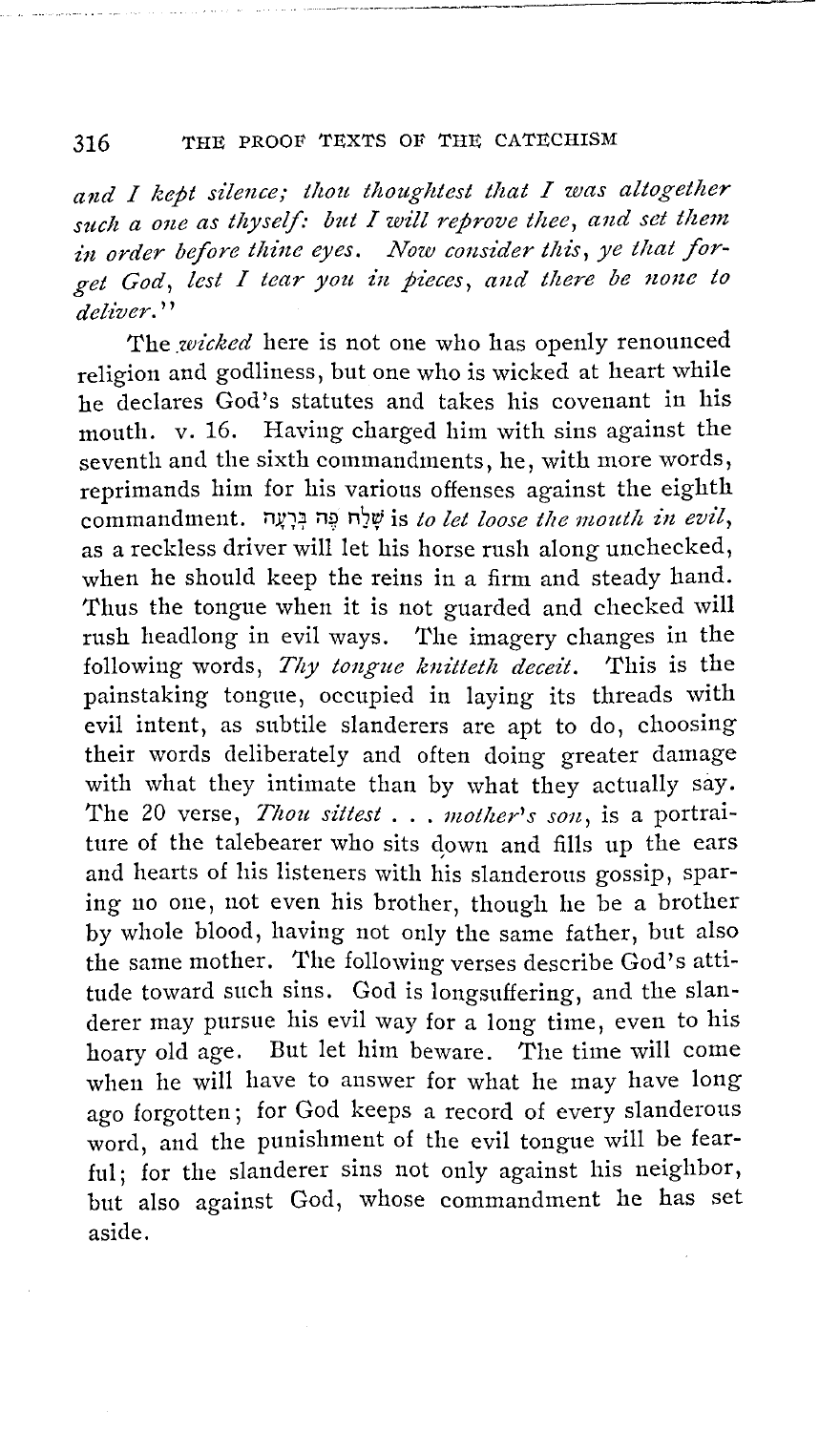Prov. 31, 8.9: "Open thy mouth for the dumb in the *cause of all such as are appointed to destruction. Open thy mouth, judge righteously, and plead the cause of the poor and needy.''* 

The dumb in this text are not only those who are physically unable to speak, but all those who are not able to plead their own cause or make their own defense. The ~\~Q 'J.-?, *c!tildren of perdition,* are those who are in imminent danger of perishing. So then, when evil tongues assail the good name and fame of our neighbor, while he is, because of his absence or for some other reason, unable to defend himself, we should not listen in silence, but open our mouths and defend him as best we can. Again, while the wealthy generally find no difficulty in securing justice and more than justice and an advocate to plead their cause, the poor are often at a disadvantage in court and out of court. Hence we should deem it a special duty to *plead the cause of the poor and needy*, especially where they are in danger of being unjustly dealt with in court or out of court.

#### 1 Pet. 4, 8: " Charity shall cover the multitude of sins."

In Prov. 10, 12 we read, "Hatred stirreth up strife: *but love covereth up all things,*" and the verse from which our text is taken reads, "Above all things have fervent *charity among yourselves: for charity shall cover the multitude of sins.*" The parallelism between the two texts is evident. In both instances the neighbor is supposed to have offended, and not only once, but variously and repeatedly. In both instances the sins of the offender are looked upon as so many occasions, not for hatred which stirreth up strife, but for the exercise of love, fervent love. And this exercise of love should not consist in ignoring a brother's sin or making light of it. But knowing that our brother has sinned, we should not stir up strife on that account or bruit his sin abroad; for that would not be love but hatred toward him. On the contrary, true love will